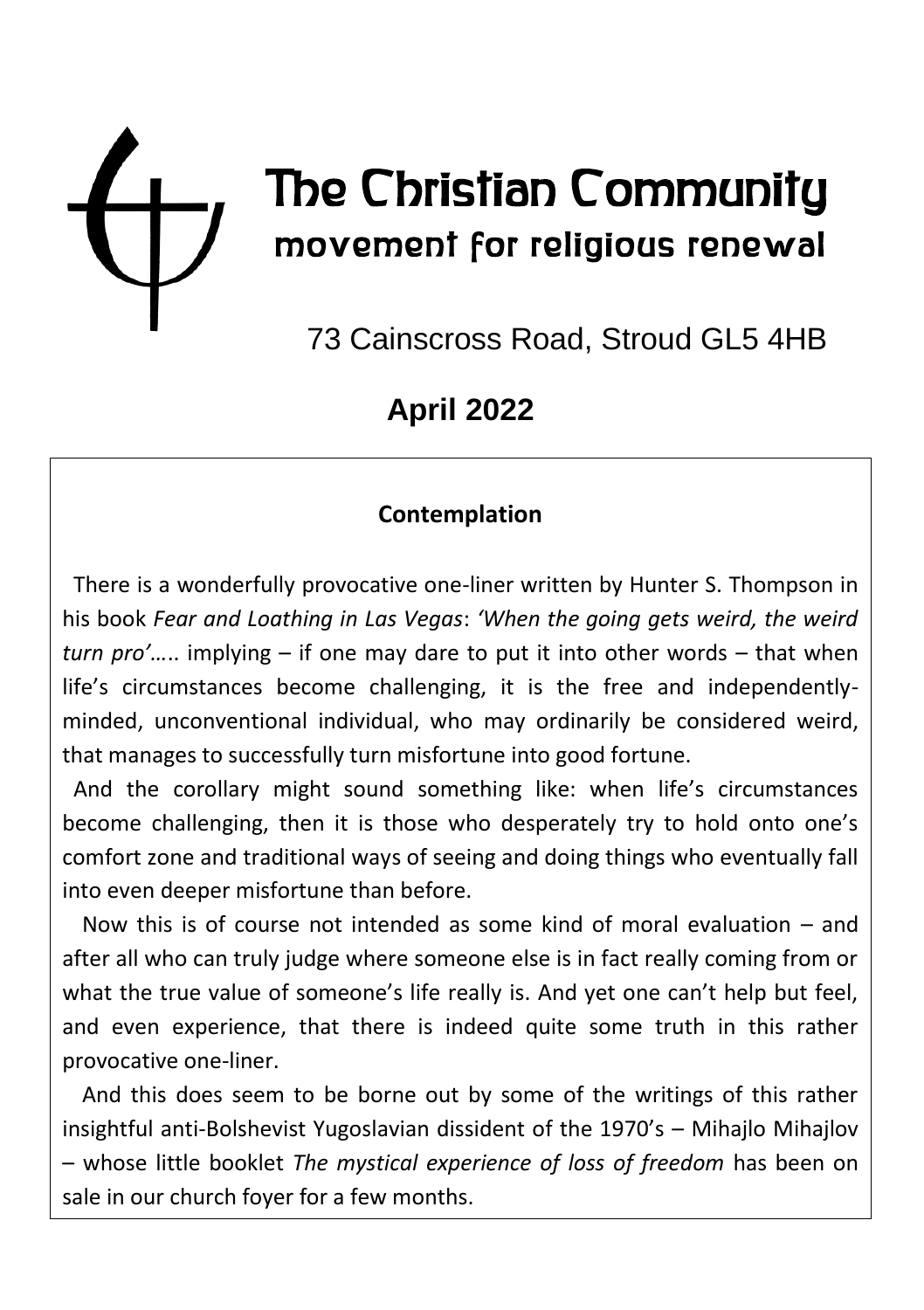In the booklet he studies the experiences, described in their writings, of many different people, such as Solzhenitsyn, Shifrin, Pamine, etc (including Mihajlov's own seven years imprisonment) who have experienced extreme deprivation, torture and daily life-threatening situations in prison under the Soviets during the so-called 'Cold War'; and comes to some quite unexpected conclusions such as:

*'Another paradox confirmed by the writers is that only those can preserve their bodies and physical existence who preserve their souls, i.e. those who, obeying an inner urge, are prepared to lose their physical existence. Generally one assumes the opposite – that in a difficult situation a man has to choose to save either the body or soul. Yet these writers, who have lived through situations where both body and soul were threatened, affirm unanimously that those who tried to preserve their physical existence at the expense of their souls, lost both, while those who were prepared to sacrifice their bodies for the sake of their souls, by some mysterious law, and contrary to what they expected, had their bodies, i.e. their physical existence, preserved. ---* 

*'But man has the freedom to decide whether or not to follow the inexplicable yet so real inner voice. To put it clearly, the terrible experience of suffering in prison makes him free. --- Unalterable destiny and the highest form of freedom exist side by side. It depends on the person himself whether he submits to fate or chooses freedom. ---*

*'…neither the knowledge of the laws with which present-day science is concerned, nor the knowledge of these mysterious and so far unexplained laws which, contrary to every expectation and probability, save those who follow the dictates of their inner voice – neither of these gives a man power. Also, to be saved, a person needs not power but freedom. And we find freedom not by knowledge but by faith.'*

The going certainly does seem to be getting weirder and weirder, and it is perhaps not surprising then, that so many today even consider the Passion of Christ weird.

Aaron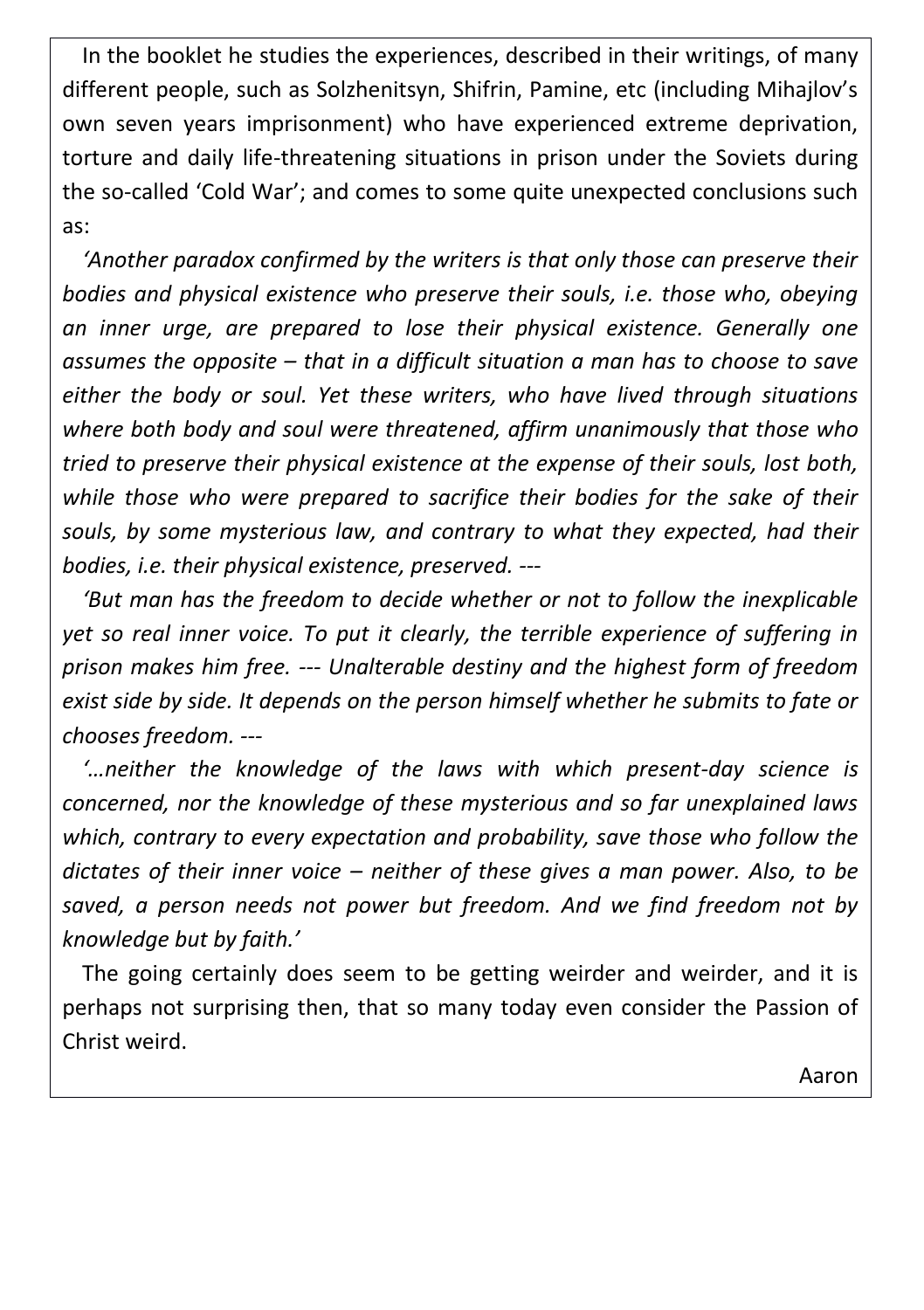#### **Liza and Christian Lillicrap**

 It is with great joy that we welcome Liza and Christian into our community on Palm Sunday the 10th April. Don't miss the day and cultural celebration – and bring-and-share lunch!

 Liza was ordained in February last year in the same group as Nataliia, and comes to be a full-time priest with us in Stroud. She has been working in the Bremen congregation since her ordination. Prior to that she and Christian worked for thirty years as Waldorf teachers in Australia and prior to that for a time at the Devon Waldorf school. Many will be pleased to learn they are both born and bred English!

#### **Bristol and Carmel**

On the 15th May Carmel will hand over responsibility for the Bristol congregation to Aaron. The fortnightly visits to Bristol will continue as before alternating Saturdays and Sundays. With this step Carmel returns to official retirement but thankfully for us all will continue to lend a priestly hand from time to time.

#### **Children's camp 2022**

We already have 45 applications for our children's camp this year! That is most unusual for this time of year. It shows how much the camp is really wanted and appreciated. Unfortunately we only have space for 80 children, so do encourage those you know who are hoping to attend to apply soon. More info is available on our website *www.cc-camps.org*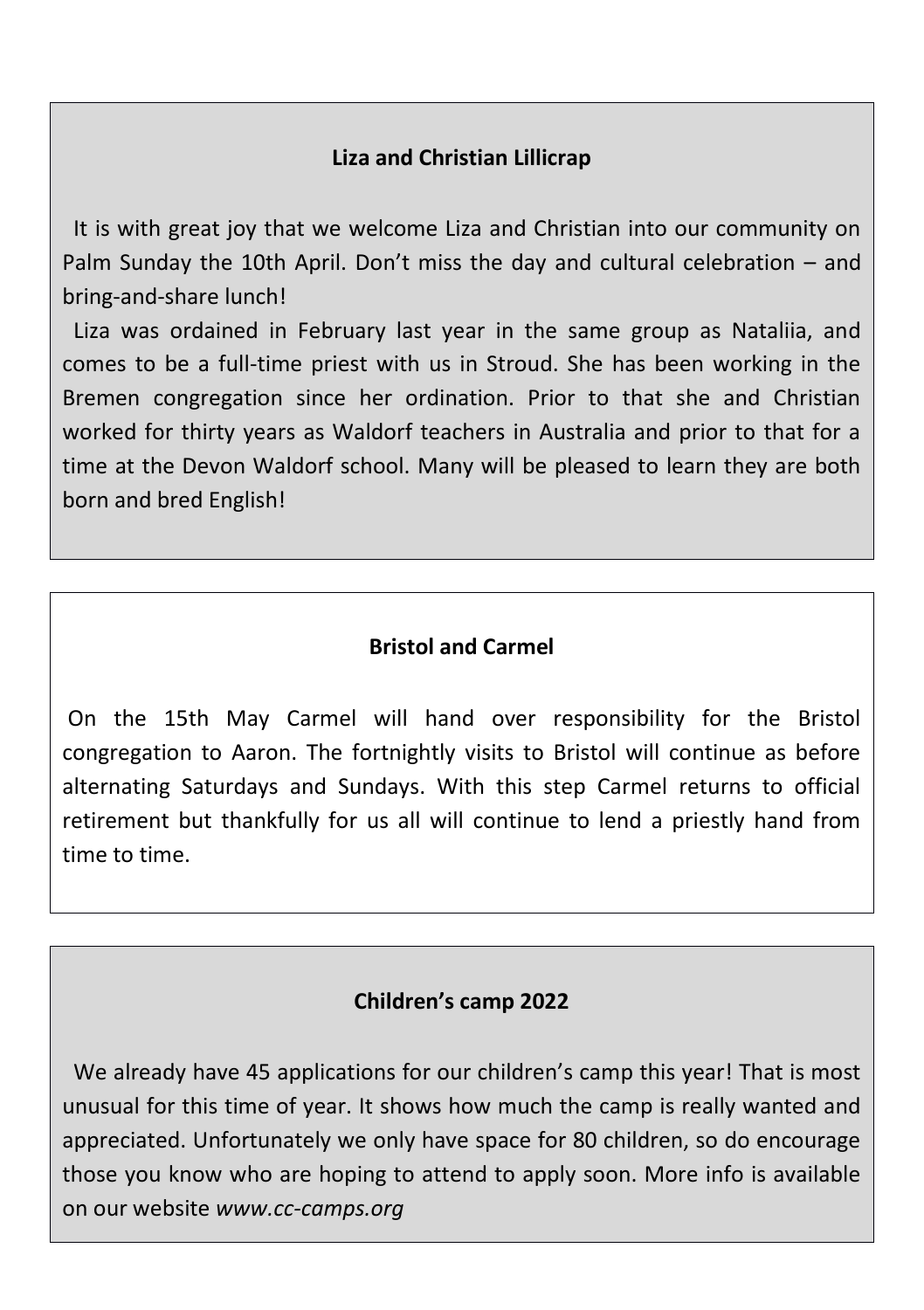#### **Spring Fair**

 We had a wonderfully productive preparation meeting for the fair with thirteen people on 29th March and we certainly do have a lot of enthusiasm and conviction coming together to help make this a special day. Do look out for emails requesting further volunteers, Raffle items, bric-a-brac, books, cakes, cookies and crafts – and have a good think where you might still be able to make a contribution. Primarily it is about providing a relaxed, creative, fun and beautiful day for everyone  $-$  young and old  $-$  but especially for the young children – and a way of radiating something of our love for life with the broader community around us.

 We are also really glad that we can offer fund-raising opportunities to some of our local friends and initiatives. Don't hesitate to contact Aaron for further details and offers of help (aaronmirkin@gmail.com).

#### **British Regional Conference (Annual Community Meeting)**

 *Creating sacred spaces where present and future meet* – from the 10th to 12th June at Forest Row. Do see the details that are in every Community News email and consider participating in this most special year celebrating 100 years of The Christian Community. It promises to be a rich event both as regards content and social encounter – a wonderful way to broaden our view of The Christian Community and all our brothers and sisters from the different parts of the country. Contact Aaron for more details and if finances are a question in whether you could attend or not we could certainly find ways to support. Liza and Aaron are both attending and could most likely offer some transport.

#### **LOGOS international conference**

 The LOGOS international conference of The Christian Community will be held from 7th to 11th October 2022 in Dortmund. Do look out in the Community